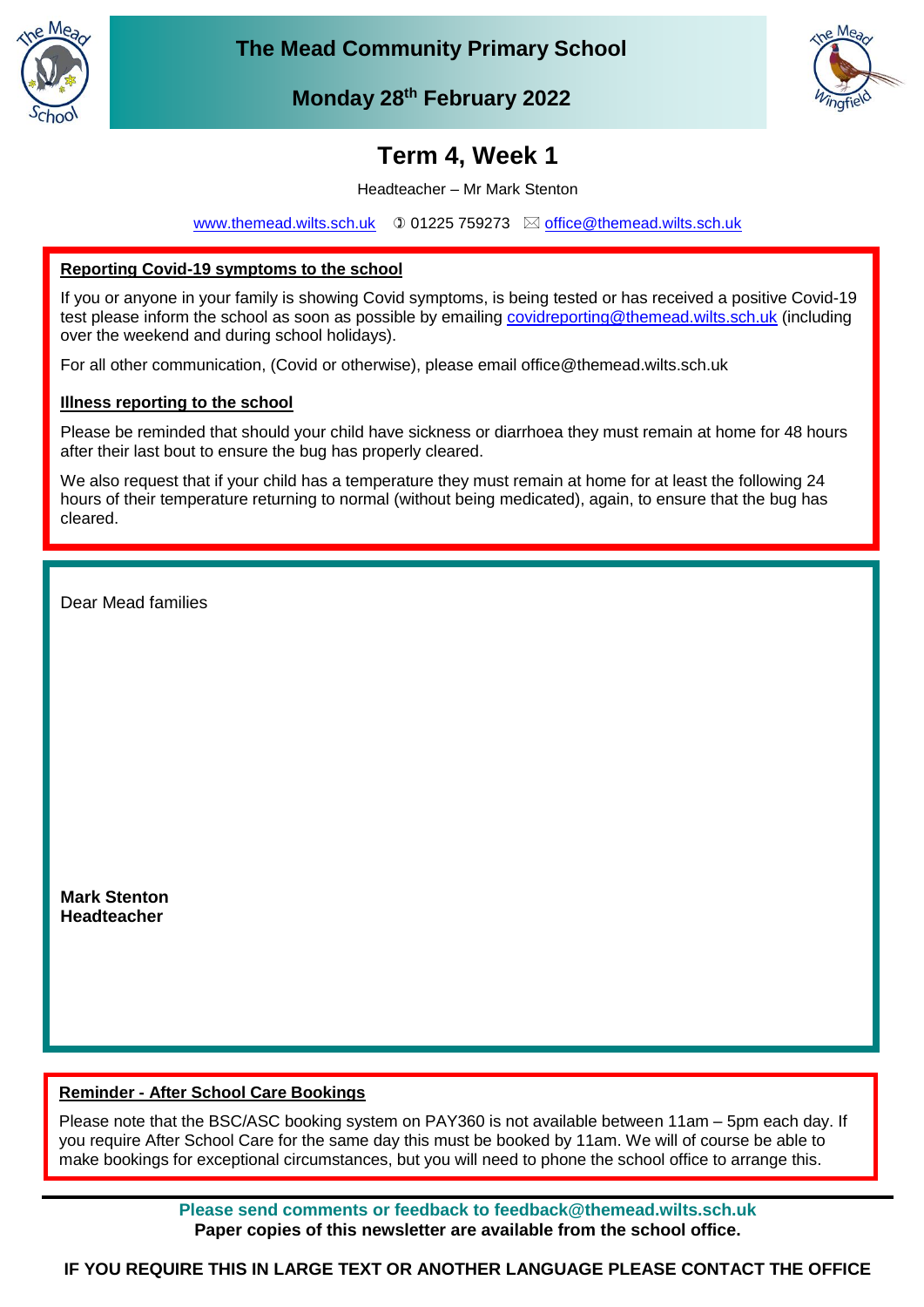

## **Monday 28th February 2022**



### **INSET DAYS: 6 th June 2022**

*<https://www.themeadtrust.org/news-and-dates/term-dates/>*

| Monday 28th February 2022            | • Swimming lessons for selected children |
|--------------------------------------|------------------------------------------|
| Tuesday 1 <sup>st</sup> March 2022   | ×                                        |
| Wednesday 2 <sup>nd</sup> March 2022 | ÷                                        |
| Thursday 3rd March 2022              | • World Book Day - see below             |
| Friday 4 <sup>th</sup> March 2022    | œ                                        |

*Please can we remind all parents that face masks on required (unless exempt) when entering the reception area to speak to the office. Many thanks.*

#### **World Book Day Costumes**

On Thursday 3<sup>rd</sup> March we would like to invite children to dress as a character or make a hat to wear based on a book that they enjoy. We would also like them to bring in a favourite book to recommend to their class. The children will have opportunities to discuss their outfits and share their favourite stories in their classrooms on the day.

Please do not feel that you have to buy an outfit especially for this day! Great costumes can be made from items of clothes and props that the children already have! Many book characters are also children or adults who wear everyday clothes. If you need any ideas, please speak to your child's class teacher.

We can't wait to hear all of your book recommendations!

Mrs Emma Baber English Lead and Year 6 Class Teacher





**Follow u** 



Wingfield Facebook and twitter are now both @MeadatWingfield Hilperton Facebook and twitter are now both @MeadatHilperton Hilperton Nursery Facebook and Twitter are now both @MeadatOrchard

**Please send comments or feedback to feedback@themead.wilts.sch.uk Paper copies of this newsletter are available from the school office.**